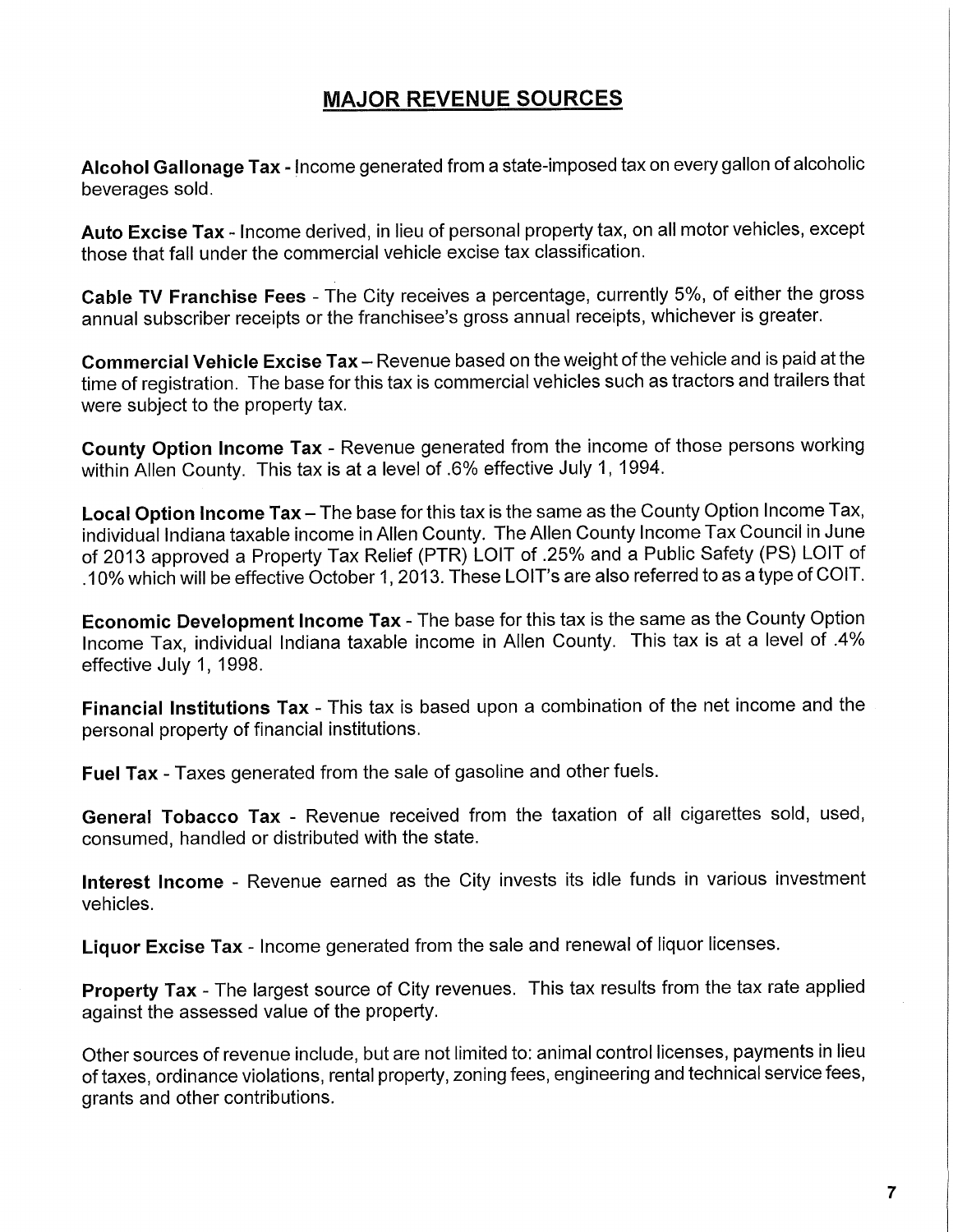### **TAXES BASED ON INCOME**

In March of 1989, the Common Council of the City of Fort Wayne enacted the County Option Income Tax (COIT), one of three local option income taxes available to counties under State statutes in Indiana, as part of a tax reform package. Also, available to counties under Indiana law is the County Adjusted Gross Income Tax (CAGIT) and the County Economic Development Income Tax (CEDIT). The Common Council controlled enactment of the tax at that time based on the fact that the City comprised 58.5% of the population of Allen County, even though the Allen County COIT Council actually enacts the tax.

The tax reform effort involved two primary strategies. One, it is appropriate to tax those citizens who live outside the City but use City services such as roads and streets, fire protection, and police protection while they work in Fort Wayne. To a modest extent, COIT accomplishes that. Two, adding a different tax base into the picture, income as opposed to property, broadens and distributes the total tax burden in a fairer manner. COIT accomplishes that as well.

The tax reform package also included an increase in the Homestead Property Tax Credit from 4% to 12% by 1992 and a flat property tax rate through 1992. The COIT tax began on July 1, 1989 at a rate of .2% on Indiana adjusted gross income. Because of fluctuations in the base upon which COIT is computed, revenue could vary more from year to year than does property tax revenue.

COIT increased to .3% on July 1,1990, where it remained frozen until July 1,1992. In March of 1992, the Common Council removed a self-imposed freeze on the COIT tax and allowed it to go to .4% effective July 1, 1992. The Common Council increased COIT to .5% effective July 1, 1993 and to .6% effective July 1, 1994. The City receives revenues from the State of Indiana on a delayed basis.

hi March of 1993, the Common Council enacted the Economic Development Income Tax (CEDIT) for Allen County at a level of .2% effective July 1, 1993. Use of these funds is restricted to projects related to economic development, infrastructure improvements, Parks and Safety capital expenditures or payment on bonds to fund any of these types of projects. In March of 1998, Common Council voted to increase the rate to .4% effective July 1, 1998.

The COIT and CEDIT revenue history for the City of Fort Wayne is as follows:

| Year           | <b>COIT Received</b> | <b>CEDIT Received</b> |
|----------------|----------------------|-----------------------|
| 1995           | 8,707,401            | 5,015,992             |
| 1996           | 9,183,664            | 6,200,011             |
| 1997           | 8,592,454            | 6,992,700             |
| 1998           | 9,871,928            | 7,272,282             |
| 1999           | 10,303,279           | 15,947,191            |
| 2000           | 11,263,966           | 17,668,570            |
| 2001           | 12,924,441           | 19,894,809            |
| 2001 Windfall  | 4,624,444            | 5,267,845             |
| 2002           | 14,535,078           | 22,036,574            |
| 2003           | 10,703,146           | 16,622,168            |
| 2004           | 10,478,580           | 15,830,142            |
| 2005           | 9,781,044            | 16,206,853            |
| 2006           | 11,929,263           | 18,559,384            |
| 2007           | 11,628,649           | 18,930,885            |
| 2008           | 12,538,136           | 21,825,380            |
| 2009           | 14,922,501           | 23,021,823            |
| 2010           | 14,812,505           | 23,508,566            |
| 2011           | 10,555,857           | 18,522,623            |
| 2012           | 14,469,598           | 22,429,180            |
| 2013 Estimated | 14,163,183           | 21,586,813            |
| 2014 Estimated | 15,178,870           | 23,407,000            |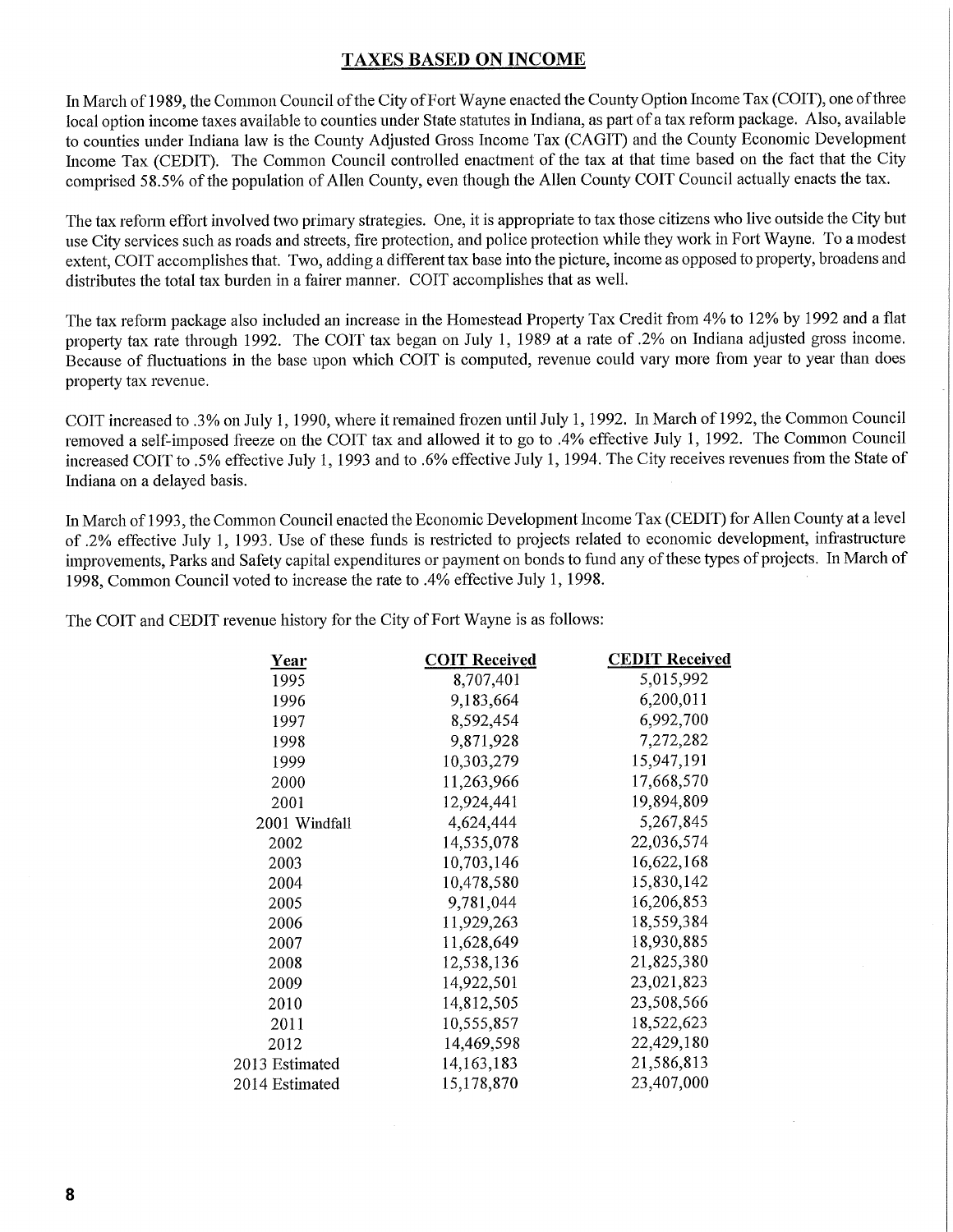**Budget Miscellaneous Revenues for years 2009-2014** 

**BY REVENUE TYPE per Fund** 

| 2014<br>2012<br>Approved<br>Approved<br>Approved<br>Approved<br>Approved<br><b>Budget</b><br><b>Submitted</b><br><b>Actual</b><br><b>Budget</b><br><b>Budget</b><br><b>Budget</b><br><b>Budget</b><br>General<br>14,758,870<br>14,250,270<br>13,721,040<br>5,054,310<br>10,408,844<br>12,001,557<br>14,631,131<br>COIT<br>347,585<br>310,987<br>400,125<br>346,436<br>396,122<br>440,042<br>408,868<br><b>Financial Institution Tax</b><br>3,369,504<br>3,248,700<br>3,543,578<br>3,535,080<br>3,797,459<br>3,678,309<br>3,445,977<br>Auto/Aircraft Excise Tax<br>292,811<br>345,597<br>309,321<br>310,346<br>324,476<br>348,643<br>399,096<br><b>Commercial Vehicle Excise Tax</b><br>1,600,800<br>1,750,000<br>1,722,000<br>1,623,085<br>1,483,200<br>1,290,000<br>1,440,000<br>Cable Franchise Fees<br>37,059<br>34,800<br>36,300<br>34,800<br>33,700<br>33,500<br>34,800<br>Fees<br>13,000<br>14,742<br>11,000<br>10,000<br>23,000<br>15,000<br>10,000<br><b>Economic Development Fees</b><br>1,000<br>1,600<br>1,500<br>2,000<br>1,400<br><b>Zoning Fees</b><br>115.115<br>125,090<br>117,780<br>121,070<br>108,150<br>126,865<br>118,600<br>Animal Control Licenses<br>270,000<br>270,000<br>270,000<br>329,960<br>300,000<br>300,000<br>360,000<br><b>Right of Way Permits</b><br>11,310<br>13,280<br>8,050<br>10,420<br>13,320<br>14,060<br>14,100<br>Licenses & Permits<br>2,496<br>7,488<br>2,496<br>2,496<br>4,992<br>4,992<br><b>State Grants</b><br>183,505<br>177,584<br>187,731<br>185,194<br>180,062<br>217,575<br>212,573<br>Cigarette Tax<br>492,161<br>497,234<br>468,521<br>508,276<br>500,172<br>500,172<br>500,172<br>Alcohol Beverage Gallonage Tax<br>141,106<br>141,106<br>137,063<br>130,577<br>101,339<br>101,339<br>101,339<br>Liquor Excise Tax<br>1,502,834<br>1,502,845<br>1,502,845<br>1,502,845<br>1,565,000<br>1,565,000<br>1,568,805<br>Gaming Tax<br>7,573,693<br>7,363,436<br>6,785,646<br>7,046,702<br>7,046,702<br>4,247,068<br>5,954,000<br>Payments in Lieu of Taxes (PILOT)<br>745,680<br>745,680<br>745,680<br>911 Fee<br>33,438<br>33,413<br>40,637<br>35,738<br>35,839<br>33,462<br>34,524<br>Sale of Maps & Publications<br>430,392<br>797,900<br>797,900<br>810,000<br>719,400<br>750,600<br>810,000<br>City/Town Services<br>155,000<br>174,355<br>185,000<br>185,000<br>110,000<br>155,000<br><b>Weed Cutting</b><br>232,941<br>246,366<br>241,405<br>285,896<br>264,063<br>275,491<br>257,708<br><b>Animal Control Fees</b><br>232,027<br>213,292<br>148,500<br>176,100<br>178,500<br>141,150<br>194,080<br><b>Charges for Services</b><br>127,200<br>111,200<br>306,180<br>115,200<br>111,200<br>111,200<br>111,200<br>Insurance Reimbursements<br>11,700<br>13,700<br>16,696<br>15,500<br>13,700<br>13,700<br>13,700<br>Sale of Scrap<br>1,547,316<br>1,574,287<br>1,400,340<br>1,400,340<br>1,400,340<br>1,400,340<br>1,400,340<br><b>CU Services Reimbursements</b><br>100,000<br>50,000<br>100,000<br><b>Barrett Law Reimbursements</b><br>261,700<br>181,700<br>225,800<br>264,700<br>258,020<br>266,600<br>289,400<br>Violation of Ordinances<br>174,000<br>115,158<br>234,000<br>280,000<br>244,800<br>148,800<br>280,000<br><b>Court Receipts</b><br>435,000<br>510,000<br>Parking Meter Receipts<br>37,200<br>45,000<br>45,000<br>63.000<br><b>Auction Proceeds</b><br>42,000<br>12,000<br>16,800<br>6,195<br>800,000<br>60,000<br>42,000<br>Interest on Investments<br>227,188<br>221,590<br>233,680<br>111,057<br>111,016<br>108,616<br>112,616<br>Rentals<br>390,088<br>388,239<br>331,499<br>230,836<br>127,955<br>99,480<br>100,080<br>Miscellaneous Revenues<br>3,037,429<br>75,000<br>93,363<br>2,067,000<br>90,000<br>92,700<br>45,000<br>Transfer from other funds<br>35,556,279<br>37,830,028<br>30,111,035<br>33,801,354<br>25,019,813<br>30,999,803<br>34,550,251<br><b>Total General Fund</b><br>Fire<br>4,000,000<br>COIT<br>256,058<br>261,984<br>229,876<br>256,059<br>267,805<br>234,172<br>226,856<br><b>Financial Institution Tax</b><br>2,581,819<br>2,452,727<br>2,703,268<br>2,012,939<br>1,943,804<br>2,258,800<br>2,068,180<br>Auto/Aircraft Excise Tax<br>246,672<br>228,626<br>193,782<br>198,550<br>228,627<br>240,779<br>185,040<br>Commercial Vehicle Excise Tax<br>50,000<br><b>Federal Grants</b><br>$\blacksquare$<br>$\overline{\phantom{a}}$<br>$\overline{\phantom{a}}$<br>140,000<br><b>Charges for Services</b><br>$\overline{\phantom{a}}$<br>$\overline{\phantom{0}}$<br>80<br>310<br>80<br>80<br>84<br>80<br>80<br>Sale of Maps & Publications<br>3,405<br>10,696<br>4,277<br>11,733<br>4,277<br>11,069<br>11,733<br><b>Fire Protection Contracts</b><br>6,100<br>11,882<br>6,100<br>5,000<br>6,100<br>2,550<br>13,300<br>Violation of Ordinances<br>10,834<br>$\overline{\phantom{a}}$<br>Insurance Reimbursements<br>$\blacksquare$<br>3,288<br>Sale of Scrap<br>22<br>Interest on Investments<br>50<br>33,795<br>50<br>600<br>900<br>600<br>50<br>Miscellaneous Revenues<br>2,947,918<br>2,451,872<br>3,137,332<br>3,361,559<br>2,831,987<br>2,513,105<br>6,381,855<br><b>Total Fire Fund</b> | 2009        | 2010        | 2011        | 2012        | 2013        |  |
|------------------------------------------------------------------------------------------------------------------------------------------------------------------------------------------------------------------------------------------------------------------------------------------------------------------------------------------------------------------------------------------------------------------------------------------------------------------------------------------------------------------------------------------------------------------------------------------------------------------------------------------------------------------------------------------------------------------------------------------------------------------------------------------------------------------------------------------------------------------------------------------------------------------------------------------------------------------------------------------------------------------------------------------------------------------------------------------------------------------------------------------------------------------------------------------------------------------------------------------------------------------------------------------------------------------------------------------------------------------------------------------------------------------------------------------------------------------------------------------------------------------------------------------------------------------------------------------------------------------------------------------------------------------------------------------------------------------------------------------------------------------------------------------------------------------------------------------------------------------------------------------------------------------------------------------------------------------------------------------------------------------------------------------------------------------------------------------------------------------------------------------------------------------------------------------------------------------------------------------------------------------------------------------------------------------------------------------------------------------------------------------------------------------------------------------------------------------------------------------------------------------------------------------------------------------------------------------------------------------------------------------------------------------------------------------------------------------------------------------------------------------------------------------------------------------------------------------------------------------------------------------------------------------------------------------------------------------------------------------------------------------------------------------------------------------------------------------------------------------------------------------------------------------------------------------------------------------------------------------------------------------------------------------------------------------------------------------------------------------------------------------------------------------------------------------------------------------------------------------------------------------------------------------------------------------------------------------------------------------------------------------------------------------------------------------------------------------------------------------------------------------------------------------------------------------------------------------------------------------------------------------------------------------------------------------------------------------------------------------------------------------------------------------------------------------------------------------------------------------------------------------------------------------------------------------------------------------------------------------------------------------------------------------------------------------------------------------------------------------------------------------------------------------------------------------------------------------------------------------------------------------------------------------------------------------------------------------------------------------------------------------------------------------------------------------------------------------------------------------------------------------------------------------------------------------------------------------------------------------------------------------------------------------------------------------------------------------------------------------------------------------------------------------------------------------------------------------------------|-------------|-------------|-------------|-------------|-------------|--|
|                                                                                                                                                                                                                                                                                                                                                                                                                                                                                                                                                                                                                                                                                                                                                                                                                                                                                                                                                                                                                                                                                                                                                                                                                                                                                                                                                                                                                                                                                                                                                                                                                                                                                                                                                                                                                                                                                                                                                                                                                                                                                                                                                                                                                                                                                                                                                                                                                                                                                                                                                                                                                                                                                                                                                                                                                                                                                                                                                                                                                                                                                                                                                                                                                                                                                                                                                                                                                                                                                                                                                                                                                                                                                                                                                                                                                                                                                                                                                                                                                                                                                                                                                                                                                                                                                                                                                                                                                                                                                                                                                                                                                                                                                                                                                                                                                                                                                                                                                                                                                                                                                                      | <b>DLGF</b> | <b>DLGF</b> | <b>DLGF</b> | <b>DLGF</b> | <b>DLGF</b> |  |
|                                                                                                                                                                                                                                                                                                                                                                                                                                                                                                                                                                                                                                                                                                                                                                                                                                                                                                                                                                                                                                                                                                                                                                                                                                                                                                                                                                                                                                                                                                                                                                                                                                                                                                                                                                                                                                                                                                                                                                                                                                                                                                                                                                                                                                                                                                                                                                                                                                                                                                                                                                                                                                                                                                                                                                                                                                                                                                                                                                                                                                                                                                                                                                                                                                                                                                                                                                                                                                                                                                                                                                                                                                                                                                                                                                                                                                                                                                                                                                                                                                                                                                                                                                                                                                                                                                                                                                                                                                                                                                                                                                                                                                                                                                                                                                                                                                                                                                                                                                                                                                                                                                      |             |             |             |             |             |  |
|                                                                                                                                                                                                                                                                                                                                                                                                                                                                                                                                                                                                                                                                                                                                                                                                                                                                                                                                                                                                                                                                                                                                                                                                                                                                                                                                                                                                                                                                                                                                                                                                                                                                                                                                                                                                                                                                                                                                                                                                                                                                                                                                                                                                                                                                                                                                                                                                                                                                                                                                                                                                                                                                                                                                                                                                                                                                                                                                                                                                                                                                                                                                                                                                                                                                                                                                                                                                                                                                                                                                                                                                                                                                                                                                                                                                                                                                                                                                                                                                                                                                                                                                                                                                                                                                                                                                                                                                                                                                                                                                                                                                                                                                                                                                                                                                                                                                                                                                                                                                                                                                                                      |             |             |             |             |             |  |
|                                                                                                                                                                                                                                                                                                                                                                                                                                                                                                                                                                                                                                                                                                                                                                                                                                                                                                                                                                                                                                                                                                                                                                                                                                                                                                                                                                                                                                                                                                                                                                                                                                                                                                                                                                                                                                                                                                                                                                                                                                                                                                                                                                                                                                                                                                                                                                                                                                                                                                                                                                                                                                                                                                                                                                                                                                                                                                                                                                                                                                                                                                                                                                                                                                                                                                                                                                                                                                                                                                                                                                                                                                                                                                                                                                                                                                                                                                                                                                                                                                                                                                                                                                                                                                                                                                                                                                                                                                                                                                                                                                                                                                                                                                                                                                                                                                                                                                                                                                                                                                                                                                      |             |             |             |             |             |  |
|                                                                                                                                                                                                                                                                                                                                                                                                                                                                                                                                                                                                                                                                                                                                                                                                                                                                                                                                                                                                                                                                                                                                                                                                                                                                                                                                                                                                                                                                                                                                                                                                                                                                                                                                                                                                                                                                                                                                                                                                                                                                                                                                                                                                                                                                                                                                                                                                                                                                                                                                                                                                                                                                                                                                                                                                                                                                                                                                                                                                                                                                                                                                                                                                                                                                                                                                                                                                                                                                                                                                                                                                                                                                                                                                                                                                                                                                                                                                                                                                                                                                                                                                                                                                                                                                                                                                                                                                                                                                                                                                                                                                                                                                                                                                                                                                                                                                                                                                                                                                                                                                                                      |             |             |             |             |             |  |
|                                                                                                                                                                                                                                                                                                                                                                                                                                                                                                                                                                                                                                                                                                                                                                                                                                                                                                                                                                                                                                                                                                                                                                                                                                                                                                                                                                                                                                                                                                                                                                                                                                                                                                                                                                                                                                                                                                                                                                                                                                                                                                                                                                                                                                                                                                                                                                                                                                                                                                                                                                                                                                                                                                                                                                                                                                                                                                                                                                                                                                                                                                                                                                                                                                                                                                                                                                                                                                                                                                                                                                                                                                                                                                                                                                                                                                                                                                                                                                                                                                                                                                                                                                                                                                                                                                                                                                                                                                                                                                                                                                                                                                                                                                                                                                                                                                                                                                                                                                                                                                                                                                      |             |             |             |             |             |  |
|                                                                                                                                                                                                                                                                                                                                                                                                                                                                                                                                                                                                                                                                                                                                                                                                                                                                                                                                                                                                                                                                                                                                                                                                                                                                                                                                                                                                                                                                                                                                                                                                                                                                                                                                                                                                                                                                                                                                                                                                                                                                                                                                                                                                                                                                                                                                                                                                                                                                                                                                                                                                                                                                                                                                                                                                                                                                                                                                                                                                                                                                                                                                                                                                                                                                                                                                                                                                                                                                                                                                                                                                                                                                                                                                                                                                                                                                                                                                                                                                                                                                                                                                                                                                                                                                                                                                                                                                                                                                                                                                                                                                                                                                                                                                                                                                                                                                                                                                                                                                                                                                                                      |             |             |             |             |             |  |
|                                                                                                                                                                                                                                                                                                                                                                                                                                                                                                                                                                                                                                                                                                                                                                                                                                                                                                                                                                                                                                                                                                                                                                                                                                                                                                                                                                                                                                                                                                                                                                                                                                                                                                                                                                                                                                                                                                                                                                                                                                                                                                                                                                                                                                                                                                                                                                                                                                                                                                                                                                                                                                                                                                                                                                                                                                                                                                                                                                                                                                                                                                                                                                                                                                                                                                                                                                                                                                                                                                                                                                                                                                                                                                                                                                                                                                                                                                                                                                                                                                                                                                                                                                                                                                                                                                                                                                                                                                                                                                                                                                                                                                                                                                                                                                                                                                                                                                                                                                                                                                                                                                      |             |             |             |             |             |  |
|                                                                                                                                                                                                                                                                                                                                                                                                                                                                                                                                                                                                                                                                                                                                                                                                                                                                                                                                                                                                                                                                                                                                                                                                                                                                                                                                                                                                                                                                                                                                                                                                                                                                                                                                                                                                                                                                                                                                                                                                                                                                                                                                                                                                                                                                                                                                                                                                                                                                                                                                                                                                                                                                                                                                                                                                                                                                                                                                                                                                                                                                                                                                                                                                                                                                                                                                                                                                                                                                                                                                                                                                                                                                                                                                                                                                                                                                                                                                                                                                                                                                                                                                                                                                                                                                                                                                                                                                                                                                                                                                                                                                                                                                                                                                                                                                                                                                                                                                                                                                                                                                                                      |             |             |             |             |             |  |
|                                                                                                                                                                                                                                                                                                                                                                                                                                                                                                                                                                                                                                                                                                                                                                                                                                                                                                                                                                                                                                                                                                                                                                                                                                                                                                                                                                                                                                                                                                                                                                                                                                                                                                                                                                                                                                                                                                                                                                                                                                                                                                                                                                                                                                                                                                                                                                                                                                                                                                                                                                                                                                                                                                                                                                                                                                                                                                                                                                                                                                                                                                                                                                                                                                                                                                                                                                                                                                                                                                                                                                                                                                                                                                                                                                                                                                                                                                                                                                                                                                                                                                                                                                                                                                                                                                                                                                                                                                                                                                                                                                                                                                                                                                                                                                                                                                                                                                                                                                                                                                                                                                      |             |             |             |             |             |  |
|                                                                                                                                                                                                                                                                                                                                                                                                                                                                                                                                                                                                                                                                                                                                                                                                                                                                                                                                                                                                                                                                                                                                                                                                                                                                                                                                                                                                                                                                                                                                                                                                                                                                                                                                                                                                                                                                                                                                                                                                                                                                                                                                                                                                                                                                                                                                                                                                                                                                                                                                                                                                                                                                                                                                                                                                                                                                                                                                                                                                                                                                                                                                                                                                                                                                                                                                                                                                                                                                                                                                                                                                                                                                                                                                                                                                                                                                                                                                                                                                                                                                                                                                                                                                                                                                                                                                                                                                                                                                                                                                                                                                                                                                                                                                                                                                                                                                                                                                                                                                                                                                                                      |             |             |             |             |             |  |
|                                                                                                                                                                                                                                                                                                                                                                                                                                                                                                                                                                                                                                                                                                                                                                                                                                                                                                                                                                                                                                                                                                                                                                                                                                                                                                                                                                                                                                                                                                                                                                                                                                                                                                                                                                                                                                                                                                                                                                                                                                                                                                                                                                                                                                                                                                                                                                                                                                                                                                                                                                                                                                                                                                                                                                                                                                                                                                                                                                                                                                                                                                                                                                                                                                                                                                                                                                                                                                                                                                                                                                                                                                                                                                                                                                                                                                                                                                                                                                                                                                                                                                                                                                                                                                                                                                                                                                                                                                                                                                                                                                                                                                                                                                                                                                                                                                                                                                                                                                                                                                                                                                      |             |             |             |             |             |  |
|                                                                                                                                                                                                                                                                                                                                                                                                                                                                                                                                                                                                                                                                                                                                                                                                                                                                                                                                                                                                                                                                                                                                                                                                                                                                                                                                                                                                                                                                                                                                                                                                                                                                                                                                                                                                                                                                                                                                                                                                                                                                                                                                                                                                                                                                                                                                                                                                                                                                                                                                                                                                                                                                                                                                                                                                                                                                                                                                                                                                                                                                                                                                                                                                                                                                                                                                                                                                                                                                                                                                                                                                                                                                                                                                                                                                                                                                                                                                                                                                                                                                                                                                                                                                                                                                                                                                                                                                                                                                                                                                                                                                                                                                                                                                                                                                                                                                                                                                                                                                                                                                                                      |             |             |             |             |             |  |
|                                                                                                                                                                                                                                                                                                                                                                                                                                                                                                                                                                                                                                                                                                                                                                                                                                                                                                                                                                                                                                                                                                                                                                                                                                                                                                                                                                                                                                                                                                                                                                                                                                                                                                                                                                                                                                                                                                                                                                                                                                                                                                                                                                                                                                                                                                                                                                                                                                                                                                                                                                                                                                                                                                                                                                                                                                                                                                                                                                                                                                                                                                                                                                                                                                                                                                                                                                                                                                                                                                                                                                                                                                                                                                                                                                                                                                                                                                                                                                                                                                                                                                                                                                                                                                                                                                                                                                                                                                                                                                                                                                                                                                                                                                                                                                                                                                                                                                                                                                                                                                                                                                      |             |             |             |             |             |  |
|                                                                                                                                                                                                                                                                                                                                                                                                                                                                                                                                                                                                                                                                                                                                                                                                                                                                                                                                                                                                                                                                                                                                                                                                                                                                                                                                                                                                                                                                                                                                                                                                                                                                                                                                                                                                                                                                                                                                                                                                                                                                                                                                                                                                                                                                                                                                                                                                                                                                                                                                                                                                                                                                                                                                                                                                                                                                                                                                                                                                                                                                                                                                                                                                                                                                                                                                                                                                                                                                                                                                                                                                                                                                                                                                                                                                                                                                                                                                                                                                                                                                                                                                                                                                                                                                                                                                                                                                                                                                                                                                                                                                                                                                                                                                                                                                                                                                                                                                                                                                                                                                                                      |             |             |             |             |             |  |
|                                                                                                                                                                                                                                                                                                                                                                                                                                                                                                                                                                                                                                                                                                                                                                                                                                                                                                                                                                                                                                                                                                                                                                                                                                                                                                                                                                                                                                                                                                                                                                                                                                                                                                                                                                                                                                                                                                                                                                                                                                                                                                                                                                                                                                                                                                                                                                                                                                                                                                                                                                                                                                                                                                                                                                                                                                                                                                                                                                                                                                                                                                                                                                                                                                                                                                                                                                                                                                                                                                                                                                                                                                                                                                                                                                                                                                                                                                                                                                                                                                                                                                                                                                                                                                                                                                                                                                                                                                                                                                                                                                                                                                                                                                                                                                                                                                                                                                                                                                                                                                                                                                      |             |             |             |             |             |  |
|                                                                                                                                                                                                                                                                                                                                                                                                                                                                                                                                                                                                                                                                                                                                                                                                                                                                                                                                                                                                                                                                                                                                                                                                                                                                                                                                                                                                                                                                                                                                                                                                                                                                                                                                                                                                                                                                                                                                                                                                                                                                                                                                                                                                                                                                                                                                                                                                                                                                                                                                                                                                                                                                                                                                                                                                                                                                                                                                                                                                                                                                                                                                                                                                                                                                                                                                                                                                                                                                                                                                                                                                                                                                                                                                                                                                                                                                                                                                                                                                                                                                                                                                                                                                                                                                                                                                                                                                                                                                                                                                                                                                                                                                                                                                                                                                                                                                                                                                                                                                                                                                                                      |             |             |             |             |             |  |
|                                                                                                                                                                                                                                                                                                                                                                                                                                                                                                                                                                                                                                                                                                                                                                                                                                                                                                                                                                                                                                                                                                                                                                                                                                                                                                                                                                                                                                                                                                                                                                                                                                                                                                                                                                                                                                                                                                                                                                                                                                                                                                                                                                                                                                                                                                                                                                                                                                                                                                                                                                                                                                                                                                                                                                                                                                                                                                                                                                                                                                                                                                                                                                                                                                                                                                                                                                                                                                                                                                                                                                                                                                                                                                                                                                                                                                                                                                                                                                                                                                                                                                                                                                                                                                                                                                                                                                                                                                                                                                                                                                                                                                                                                                                                                                                                                                                                                                                                                                                                                                                                                                      |             |             |             |             |             |  |
|                                                                                                                                                                                                                                                                                                                                                                                                                                                                                                                                                                                                                                                                                                                                                                                                                                                                                                                                                                                                                                                                                                                                                                                                                                                                                                                                                                                                                                                                                                                                                                                                                                                                                                                                                                                                                                                                                                                                                                                                                                                                                                                                                                                                                                                                                                                                                                                                                                                                                                                                                                                                                                                                                                                                                                                                                                                                                                                                                                                                                                                                                                                                                                                                                                                                                                                                                                                                                                                                                                                                                                                                                                                                                                                                                                                                                                                                                                                                                                                                                                                                                                                                                                                                                                                                                                                                                                                                                                                                                                                                                                                                                                                                                                                                                                                                                                                                                                                                                                                                                                                                                                      |             |             |             |             |             |  |
|                                                                                                                                                                                                                                                                                                                                                                                                                                                                                                                                                                                                                                                                                                                                                                                                                                                                                                                                                                                                                                                                                                                                                                                                                                                                                                                                                                                                                                                                                                                                                                                                                                                                                                                                                                                                                                                                                                                                                                                                                                                                                                                                                                                                                                                                                                                                                                                                                                                                                                                                                                                                                                                                                                                                                                                                                                                                                                                                                                                                                                                                                                                                                                                                                                                                                                                                                                                                                                                                                                                                                                                                                                                                                                                                                                                                                                                                                                                                                                                                                                                                                                                                                                                                                                                                                                                                                                                                                                                                                                                                                                                                                                                                                                                                                                                                                                                                                                                                                                                                                                                                                                      |             |             |             |             |             |  |
|                                                                                                                                                                                                                                                                                                                                                                                                                                                                                                                                                                                                                                                                                                                                                                                                                                                                                                                                                                                                                                                                                                                                                                                                                                                                                                                                                                                                                                                                                                                                                                                                                                                                                                                                                                                                                                                                                                                                                                                                                                                                                                                                                                                                                                                                                                                                                                                                                                                                                                                                                                                                                                                                                                                                                                                                                                                                                                                                                                                                                                                                                                                                                                                                                                                                                                                                                                                                                                                                                                                                                                                                                                                                                                                                                                                                                                                                                                                                                                                                                                                                                                                                                                                                                                                                                                                                                                                                                                                                                                                                                                                                                                                                                                                                                                                                                                                                                                                                                                                                                                                                                                      |             |             |             |             |             |  |
|                                                                                                                                                                                                                                                                                                                                                                                                                                                                                                                                                                                                                                                                                                                                                                                                                                                                                                                                                                                                                                                                                                                                                                                                                                                                                                                                                                                                                                                                                                                                                                                                                                                                                                                                                                                                                                                                                                                                                                                                                                                                                                                                                                                                                                                                                                                                                                                                                                                                                                                                                                                                                                                                                                                                                                                                                                                                                                                                                                                                                                                                                                                                                                                                                                                                                                                                                                                                                                                                                                                                                                                                                                                                                                                                                                                                                                                                                                                                                                                                                                                                                                                                                                                                                                                                                                                                                                                                                                                                                                                                                                                                                                                                                                                                                                                                                                                                                                                                                                                                                                                                                                      |             |             |             |             |             |  |
|                                                                                                                                                                                                                                                                                                                                                                                                                                                                                                                                                                                                                                                                                                                                                                                                                                                                                                                                                                                                                                                                                                                                                                                                                                                                                                                                                                                                                                                                                                                                                                                                                                                                                                                                                                                                                                                                                                                                                                                                                                                                                                                                                                                                                                                                                                                                                                                                                                                                                                                                                                                                                                                                                                                                                                                                                                                                                                                                                                                                                                                                                                                                                                                                                                                                                                                                                                                                                                                                                                                                                                                                                                                                                                                                                                                                                                                                                                                                                                                                                                                                                                                                                                                                                                                                                                                                                                                                                                                                                                                                                                                                                                                                                                                                                                                                                                                                                                                                                                                                                                                                                                      |             |             |             |             |             |  |
|                                                                                                                                                                                                                                                                                                                                                                                                                                                                                                                                                                                                                                                                                                                                                                                                                                                                                                                                                                                                                                                                                                                                                                                                                                                                                                                                                                                                                                                                                                                                                                                                                                                                                                                                                                                                                                                                                                                                                                                                                                                                                                                                                                                                                                                                                                                                                                                                                                                                                                                                                                                                                                                                                                                                                                                                                                                                                                                                                                                                                                                                                                                                                                                                                                                                                                                                                                                                                                                                                                                                                                                                                                                                                                                                                                                                                                                                                                                                                                                                                                                                                                                                                                                                                                                                                                                                                                                                                                                                                                                                                                                                                                                                                                                                                                                                                                                                                                                                                                                                                                                                                                      |             |             |             |             |             |  |
|                                                                                                                                                                                                                                                                                                                                                                                                                                                                                                                                                                                                                                                                                                                                                                                                                                                                                                                                                                                                                                                                                                                                                                                                                                                                                                                                                                                                                                                                                                                                                                                                                                                                                                                                                                                                                                                                                                                                                                                                                                                                                                                                                                                                                                                                                                                                                                                                                                                                                                                                                                                                                                                                                                                                                                                                                                                                                                                                                                                                                                                                                                                                                                                                                                                                                                                                                                                                                                                                                                                                                                                                                                                                                                                                                                                                                                                                                                                                                                                                                                                                                                                                                                                                                                                                                                                                                                                                                                                                                                                                                                                                                                                                                                                                                                                                                                                                                                                                                                                                                                                                                                      |             |             |             |             |             |  |
|                                                                                                                                                                                                                                                                                                                                                                                                                                                                                                                                                                                                                                                                                                                                                                                                                                                                                                                                                                                                                                                                                                                                                                                                                                                                                                                                                                                                                                                                                                                                                                                                                                                                                                                                                                                                                                                                                                                                                                                                                                                                                                                                                                                                                                                                                                                                                                                                                                                                                                                                                                                                                                                                                                                                                                                                                                                                                                                                                                                                                                                                                                                                                                                                                                                                                                                                                                                                                                                                                                                                                                                                                                                                                                                                                                                                                                                                                                                                                                                                                                                                                                                                                                                                                                                                                                                                                                                                                                                                                                                                                                                                                                                                                                                                                                                                                                                                                                                                                                                                                                                                                                      |             |             |             |             |             |  |
|                                                                                                                                                                                                                                                                                                                                                                                                                                                                                                                                                                                                                                                                                                                                                                                                                                                                                                                                                                                                                                                                                                                                                                                                                                                                                                                                                                                                                                                                                                                                                                                                                                                                                                                                                                                                                                                                                                                                                                                                                                                                                                                                                                                                                                                                                                                                                                                                                                                                                                                                                                                                                                                                                                                                                                                                                                                                                                                                                                                                                                                                                                                                                                                                                                                                                                                                                                                                                                                                                                                                                                                                                                                                                                                                                                                                                                                                                                                                                                                                                                                                                                                                                                                                                                                                                                                                                                                                                                                                                                                                                                                                                                                                                                                                                                                                                                                                                                                                                                                                                                                                                                      |             |             |             |             |             |  |
|                                                                                                                                                                                                                                                                                                                                                                                                                                                                                                                                                                                                                                                                                                                                                                                                                                                                                                                                                                                                                                                                                                                                                                                                                                                                                                                                                                                                                                                                                                                                                                                                                                                                                                                                                                                                                                                                                                                                                                                                                                                                                                                                                                                                                                                                                                                                                                                                                                                                                                                                                                                                                                                                                                                                                                                                                                                                                                                                                                                                                                                                                                                                                                                                                                                                                                                                                                                                                                                                                                                                                                                                                                                                                                                                                                                                                                                                                                                                                                                                                                                                                                                                                                                                                                                                                                                                                                                                                                                                                                                                                                                                                                                                                                                                                                                                                                                                                                                                                                                                                                                                                                      |             |             |             |             |             |  |
|                                                                                                                                                                                                                                                                                                                                                                                                                                                                                                                                                                                                                                                                                                                                                                                                                                                                                                                                                                                                                                                                                                                                                                                                                                                                                                                                                                                                                                                                                                                                                                                                                                                                                                                                                                                                                                                                                                                                                                                                                                                                                                                                                                                                                                                                                                                                                                                                                                                                                                                                                                                                                                                                                                                                                                                                                                                                                                                                                                                                                                                                                                                                                                                                                                                                                                                                                                                                                                                                                                                                                                                                                                                                                                                                                                                                                                                                                                                                                                                                                                                                                                                                                                                                                                                                                                                                                                                                                                                                                                                                                                                                                                                                                                                                                                                                                                                                                                                                                                                                                                                                                                      |             |             |             |             |             |  |
|                                                                                                                                                                                                                                                                                                                                                                                                                                                                                                                                                                                                                                                                                                                                                                                                                                                                                                                                                                                                                                                                                                                                                                                                                                                                                                                                                                                                                                                                                                                                                                                                                                                                                                                                                                                                                                                                                                                                                                                                                                                                                                                                                                                                                                                                                                                                                                                                                                                                                                                                                                                                                                                                                                                                                                                                                                                                                                                                                                                                                                                                                                                                                                                                                                                                                                                                                                                                                                                                                                                                                                                                                                                                                                                                                                                                                                                                                                                                                                                                                                                                                                                                                                                                                                                                                                                                                                                                                                                                                                                                                                                                                                                                                                                                                                                                                                                                                                                                                                                                                                                                                                      |             |             |             |             |             |  |
|                                                                                                                                                                                                                                                                                                                                                                                                                                                                                                                                                                                                                                                                                                                                                                                                                                                                                                                                                                                                                                                                                                                                                                                                                                                                                                                                                                                                                                                                                                                                                                                                                                                                                                                                                                                                                                                                                                                                                                                                                                                                                                                                                                                                                                                                                                                                                                                                                                                                                                                                                                                                                                                                                                                                                                                                                                                                                                                                                                                                                                                                                                                                                                                                                                                                                                                                                                                                                                                                                                                                                                                                                                                                                                                                                                                                                                                                                                                                                                                                                                                                                                                                                                                                                                                                                                                                                                                                                                                                                                                                                                                                                                                                                                                                                                                                                                                                                                                                                                                                                                                                                                      |             |             |             |             |             |  |
|                                                                                                                                                                                                                                                                                                                                                                                                                                                                                                                                                                                                                                                                                                                                                                                                                                                                                                                                                                                                                                                                                                                                                                                                                                                                                                                                                                                                                                                                                                                                                                                                                                                                                                                                                                                                                                                                                                                                                                                                                                                                                                                                                                                                                                                                                                                                                                                                                                                                                                                                                                                                                                                                                                                                                                                                                                                                                                                                                                                                                                                                                                                                                                                                                                                                                                                                                                                                                                                                                                                                                                                                                                                                                                                                                                                                                                                                                                                                                                                                                                                                                                                                                                                                                                                                                                                                                                                                                                                                                                                                                                                                                                                                                                                                                                                                                                                                                                                                                                                                                                                                                                      |             |             |             |             |             |  |
|                                                                                                                                                                                                                                                                                                                                                                                                                                                                                                                                                                                                                                                                                                                                                                                                                                                                                                                                                                                                                                                                                                                                                                                                                                                                                                                                                                                                                                                                                                                                                                                                                                                                                                                                                                                                                                                                                                                                                                                                                                                                                                                                                                                                                                                                                                                                                                                                                                                                                                                                                                                                                                                                                                                                                                                                                                                                                                                                                                                                                                                                                                                                                                                                                                                                                                                                                                                                                                                                                                                                                                                                                                                                                                                                                                                                                                                                                                                                                                                                                                                                                                                                                                                                                                                                                                                                                                                                                                                                                                                                                                                                                                                                                                                                                                                                                                                                                                                                                                                                                                                                                                      |             |             |             |             |             |  |
|                                                                                                                                                                                                                                                                                                                                                                                                                                                                                                                                                                                                                                                                                                                                                                                                                                                                                                                                                                                                                                                                                                                                                                                                                                                                                                                                                                                                                                                                                                                                                                                                                                                                                                                                                                                                                                                                                                                                                                                                                                                                                                                                                                                                                                                                                                                                                                                                                                                                                                                                                                                                                                                                                                                                                                                                                                                                                                                                                                                                                                                                                                                                                                                                                                                                                                                                                                                                                                                                                                                                                                                                                                                                                                                                                                                                                                                                                                                                                                                                                                                                                                                                                                                                                                                                                                                                                                                                                                                                                                                                                                                                                                                                                                                                                                                                                                                                                                                                                                                                                                                                                                      |             |             |             |             |             |  |
|                                                                                                                                                                                                                                                                                                                                                                                                                                                                                                                                                                                                                                                                                                                                                                                                                                                                                                                                                                                                                                                                                                                                                                                                                                                                                                                                                                                                                                                                                                                                                                                                                                                                                                                                                                                                                                                                                                                                                                                                                                                                                                                                                                                                                                                                                                                                                                                                                                                                                                                                                                                                                                                                                                                                                                                                                                                                                                                                                                                                                                                                                                                                                                                                                                                                                                                                                                                                                                                                                                                                                                                                                                                                                                                                                                                                                                                                                                                                                                                                                                                                                                                                                                                                                                                                                                                                                                                                                                                                                                                                                                                                                                                                                                                                                                                                                                                                                                                                                                                                                                                                                                      |             |             |             |             |             |  |
|                                                                                                                                                                                                                                                                                                                                                                                                                                                                                                                                                                                                                                                                                                                                                                                                                                                                                                                                                                                                                                                                                                                                                                                                                                                                                                                                                                                                                                                                                                                                                                                                                                                                                                                                                                                                                                                                                                                                                                                                                                                                                                                                                                                                                                                                                                                                                                                                                                                                                                                                                                                                                                                                                                                                                                                                                                                                                                                                                                                                                                                                                                                                                                                                                                                                                                                                                                                                                                                                                                                                                                                                                                                                                                                                                                                                                                                                                                                                                                                                                                                                                                                                                                                                                                                                                                                                                                                                                                                                                                                                                                                                                                                                                                                                                                                                                                                                                                                                                                                                                                                                                                      |             |             |             |             |             |  |
|                                                                                                                                                                                                                                                                                                                                                                                                                                                                                                                                                                                                                                                                                                                                                                                                                                                                                                                                                                                                                                                                                                                                                                                                                                                                                                                                                                                                                                                                                                                                                                                                                                                                                                                                                                                                                                                                                                                                                                                                                                                                                                                                                                                                                                                                                                                                                                                                                                                                                                                                                                                                                                                                                                                                                                                                                                                                                                                                                                                                                                                                                                                                                                                                                                                                                                                                                                                                                                                                                                                                                                                                                                                                                                                                                                                                                                                                                                                                                                                                                                                                                                                                                                                                                                                                                                                                                                                                                                                                                                                                                                                                                                                                                                                                                                                                                                                                                                                                                                                                                                                                                                      |             |             |             |             |             |  |
|                                                                                                                                                                                                                                                                                                                                                                                                                                                                                                                                                                                                                                                                                                                                                                                                                                                                                                                                                                                                                                                                                                                                                                                                                                                                                                                                                                                                                                                                                                                                                                                                                                                                                                                                                                                                                                                                                                                                                                                                                                                                                                                                                                                                                                                                                                                                                                                                                                                                                                                                                                                                                                                                                                                                                                                                                                                                                                                                                                                                                                                                                                                                                                                                                                                                                                                                                                                                                                                                                                                                                                                                                                                                                                                                                                                                                                                                                                                                                                                                                                                                                                                                                                                                                                                                                                                                                                                                                                                                                                                                                                                                                                                                                                                                                                                                                                                                                                                                                                                                                                                                                                      |             |             |             |             |             |  |
|                                                                                                                                                                                                                                                                                                                                                                                                                                                                                                                                                                                                                                                                                                                                                                                                                                                                                                                                                                                                                                                                                                                                                                                                                                                                                                                                                                                                                                                                                                                                                                                                                                                                                                                                                                                                                                                                                                                                                                                                                                                                                                                                                                                                                                                                                                                                                                                                                                                                                                                                                                                                                                                                                                                                                                                                                                                                                                                                                                                                                                                                                                                                                                                                                                                                                                                                                                                                                                                                                                                                                                                                                                                                                                                                                                                                                                                                                                                                                                                                                                                                                                                                                                                                                                                                                                                                                                                                                                                                                                                                                                                                                                                                                                                                                                                                                                                                                                                                                                                                                                                                                                      |             |             |             |             |             |  |
|                                                                                                                                                                                                                                                                                                                                                                                                                                                                                                                                                                                                                                                                                                                                                                                                                                                                                                                                                                                                                                                                                                                                                                                                                                                                                                                                                                                                                                                                                                                                                                                                                                                                                                                                                                                                                                                                                                                                                                                                                                                                                                                                                                                                                                                                                                                                                                                                                                                                                                                                                                                                                                                                                                                                                                                                                                                                                                                                                                                                                                                                                                                                                                                                                                                                                                                                                                                                                                                                                                                                                                                                                                                                                                                                                                                                                                                                                                                                                                                                                                                                                                                                                                                                                                                                                                                                                                                                                                                                                                                                                                                                                                                                                                                                                                                                                                                                                                                                                                                                                                                                                                      |             |             |             |             |             |  |
|                                                                                                                                                                                                                                                                                                                                                                                                                                                                                                                                                                                                                                                                                                                                                                                                                                                                                                                                                                                                                                                                                                                                                                                                                                                                                                                                                                                                                                                                                                                                                                                                                                                                                                                                                                                                                                                                                                                                                                                                                                                                                                                                                                                                                                                                                                                                                                                                                                                                                                                                                                                                                                                                                                                                                                                                                                                                                                                                                                                                                                                                                                                                                                                                                                                                                                                                                                                                                                                                                                                                                                                                                                                                                                                                                                                                                                                                                                                                                                                                                                                                                                                                                                                                                                                                                                                                                                                                                                                                                                                                                                                                                                                                                                                                                                                                                                                                                                                                                                                                                                                                                                      |             |             |             |             |             |  |
|                                                                                                                                                                                                                                                                                                                                                                                                                                                                                                                                                                                                                                                                                                                                                                                                                                                                                                                                                                                                                                                                                                                                                                                                                                                                                                                                                                                                                                                                                                                                                                                                                                                                                                                                                                                                                                                                                                                                                                                                                                                                                                                                                                                                                                                                                                                                                                                                                                                                                                                                                                                                                                                                                                                                                                                                                                                                                                                                                                                                                                                                                                                                                                                                                                                                                                                                                                                                                                                                                                                                                                                                                                                                                                                                                                                                                                                                                                                                                                                                                                                                                                                                                                                                                                                                                                                                                                                                                                                                                                                                                                                                                                                                                                                                                                                                                                                                                                                                                                                                                                                                                                      |             |             |             |             |             |  |
|                                                                                                                                                                                                                                                                                                                                                                                                                                                                                                                                                                                                                                                                                                                                                                                                                                                                                                                                                                                                                                                                                                                                                                                                                                                                                                                                                                                                                                                                                                                                                                                                                                                                                                                                                                                                                                                                                                                                                                                                                                                                                                                                                                                                                                                                                                                                                                                                                                                                                                                                                                                                                                                                                                                                                                                                                                                                                                                                                                                                                                                                                                                                                                                                                                                                                                                                                                                                                                                                                                                                                                                                                                                                                                                                                                                                                                                                                                                                                                                                                                                                                                                                                                                                                                                                                                                                                                                                                                                                                                                                                                                                                                                                                                                                                                                                                                                                                                                                                                                                                                                                                                      |             |             |             |             |             |  |
|                                                                                                                                                                                                                                                                                                                                                                                                                                                                                                                                                                                                                                                                                                                                                                                                                                                                                                                                                                                                                                                                                                                                                                                                                                                                                                                                                                                                                                                                                                                                                                                                                                                                                                                                                                                                                                                                                                                                                                                                                                                                                                                                                                                                                                                                                                                                                                                                                                                                                                                                                                                                                                                                                                                                                                                                                                                                                                                                                                                                                                                                                                                                                                                                                                                                                                                                                                                                                                                                                                                                                                                                                                                                                                                                                                                                                                                                                                                                                                                                                                                                                                                                                                                                                                                                                                                                                                                                                                                                                                                                                                                                                                                                                                                                                                                                                                                                                                                                                                                                                                                                                                      |             |             |             |             |             |  |
|                                                                                                                                                                                                                                                                                                                                                                                                                                                                                                                                                                                                                                                                                                                                                                                                                                                                                                                                                                                                                                                                                                                                                                                                                                                                                                                                                                                                                                                                                                                                                                                                                                                                                                                                                                                                                                                                                                                                                                                                                                                                                                                                                                                                                                                                                                                                                                                                                                                                                                                                                                                                                                                                                                                                                                                                                                                                                                                                                                                                                                                                                                                                                                                                                                                                                                                                                                                                                                                                                                                                                                                                                                                                                                                                                                                                                                                                                                                                                                                                                                                                                                                                                                                                                                                                                                                                                                                                                                                                                                                                                                                                                                                                                                                                                                                                                                                                                                                                                                                                                                                                                                      |             |             |             |             |             |  |
|                                                                                                                                                                                                                                                                                                                                                                                                                                                                                                                                                                                                                                                                                                                                                                                                                                                                                                                                                                                                                                                                                                                                                                                                                                                                                                                                                                                                                                                                                                                                                                                                                                                                                                                                                                                                                                                                                                                                                                                                                                                                                                                                                                                                                                                                                                                                                                                                                                                                                                                                                                                                                                                                                                                                                                                                                                                                                                                                                                                                                                                                                                                                                                                                                                                                                                                                                                                                                                                                                                                                                                                                                                                                                                                                                                                                                                                                                                                                                                                                                                                                                                                                                                                                                                                                                                                                                                                                                                                                                                                                                                                                                                                                                                                                                                                                                                                                                                                                                                                                                                                                                                      |             |             |             |             |             |  |
|                                                                                                                                                                                                                                                                                                                                                                                                                                                                                                                                                                                                                                                                                                                                                                                                                                                                                                                                                                                                                                                                                                                                                                                                                                                                                                                                                                                                                                                                                                                                                                                                                                                                                                                                                                                                                                                                                                                                                                                                                                                                                                                                                                                                                                                                                                                                                                                                                                                                                                                                                                                                                                                                                                                                                                                                                                                                                                                                                                                                                                                                                                                                                                                                                                                                                                                                                                                                                                                                                                                                                                                                                                                                                                                                                                                                                                                                                                                                                                                                                                                                                                                                                                                                                                                                                                                                                                                                                                                                                                                                                                                                                                                                                                                                                                                                                                                                                                                                                                                                                                                                                                      |             |             |             |             |             |  |
|                                                                                                                                                                                                                                                                                                                                                                                                                                                                                                                                                                                                                                                                                                                                                                                                                                                                                                                                                                                                                                                                                                                                                                                                                                                                                                                                                                                                                                                                                                                                                                                                                                                                                                                                                                                                                                                                                                                                                                                                                                                                                                                                                                                                                                                                                                                                                                                                                                                                                                                                                                                                                                                                                                                                                                                                                                                                                                                                                                                                                                                                                                                                                                                                                                                                                                                                                                                                                                                                                                                                                                                                                                                                                                                                                                                                                                                                                                                                                                                                                                                                                                                                                                                                                                                                                                                                                                                                                                                                                                                                                                                                                                                                                                                                                                                                                                                                                                                                                                                                                                                                                                      |             |             |             |             |             |  |
|                                                                                                                                                                                                                                                                                                                                                                                                                                                                                                                                                                                                                                                                                                                                                                                                                                                                                                                                                                                                                                                                                                                                                                                                                                                                                                                                                                                                                                                                                                                                                                                                                                                                                                                                                                                                                                                                                                                                                                                                                                                                                                                                                                                                                                                                                                                                                                                                                                                                                                                                                                                                                                                                                                                                                                                                                                                                                                                                                                                                                                                                                                                                                                                                                                                                                                                                                                                                                                                                                                                                                                                                                                                                                                                                                                                                                                                                                                                                                                                                                                                                                                                                                                                                                                                                                                                                                                                                                                                                                                                                                                                                                                                                                                                                                                                                                                                                                                                                                                                                                                                                                                      |             |             |             |             |             |  |
|                                                                                                                                                                                                                                                                                                                                                                                                                                                                                                                                                                                                                                                                                                                                                                                                                                                                                                                                                                                                                                                                                                                                                                                                                                                                                                                                                                                                                                                                                                                                                                                                                                                                                                                                                                                                                                                                                                                                                                                                                                                                                                                                                                                                                                                                                                                                                                                                                                                                                                                                                                                                                                                                                                                                                                                                                                                                                                                                                                                                                                                                                                                                                                                                                                                                                                                                                                                                                                                                                                                                                                                                                                                                                                                                                                                                                                                                                                                                                                                                                                                                                                                                                                                                                                                                                                                                                                                                                                                                                                                                                                                                                                                                                                                                                                                                                                                                                                                                                                                                                                                                                                      |             |             |             |             |             |  |
|                                                                                                                                                                                                                                                                                                                                                                                                                                                                                                                                                                                                                                                                                                                                                                                                                                                                                                                                                                                                                                                                                                                                                                                                                                                                                                                                                                                                                                                                                                                                                                                                                                                                                                                                                                                                                                                                                                                                                                                                                                                                                                                                                                                                                                                                                                                                                                                                                                                                                                                                                                                                                                                                                                                                                                                                                                                                                                                                                                                                                                                                                                                                                                                                                                                                                                                                                                                                                                                                                                                                                                                                                                                                                                                                                                                                                                                                                                                                                                                                                                                                                                                                                                                                                                                                                                                                                                                                                                                                                                                                                                                                                                                                                                                                                                                                                                                                                                                                                                                                                                                                                                      |             |             |             |             |             |  |
|                                                                                                                                                                                                                                                                                                                                                                                                                                                                                                                                                                                                                                                                                                                                                                                                                                                                                                                                                                                                                                                                                                                                                                                                                                                                                                                                                                                                                                                                                                                                                                                                                                                                                                                                                                                                                                                                                                                                                                                                                                                                                                                                                                                                                                                                                                                                                                                                                                                                                                                                                                                                                                                                                                                                                                                                                                                                                                                                                                                                                                                                                                                                                                                                                                                                                                                                                                                                                                                                                                                                                                                                                                                                                                                                                                                                                                                                                                                                                                                                                                                                                                                                                                                                                                                                                                                                                                                                                                                                                                                                                                                                                                                                                                                                                                                                                                                                                                                                                                                                                                                                                                      |             |             |             |             |             |  |
|                                                                                                                                                                                                                                                                                                                                                                                                                                                                                                                                                                                                                                                                                                                                                                                                                                                                                                                                                                                                                                                                                                                                                                                                                                                                                                                                                                                                                                                                                                                                                                                                                                                                                                                                                                                                                                                                                                                                                                                                                                                                                                                                                                                                                                                                                                                                                                                                                                                                                                                                                                                                                                                                                                                                                                                                                                                                                                                                                                                                                                                                                                                                                                                                                                                                                                                                                                                                                                                                                                                                                                                                                                                                                                                                                                                                                                                                                                                                                                                                                                                                                                                                                                                                                                                                                                                                                                                                                                                                                                                                                                                                                                                                                                                                                                                                                                                                                                                                                                                                                                                                                                      |             |             |             |             |             |  |
|                                                                                                                                                                                                                                                                                                                                                                                                                                                                                                                                                                                                                                                                                                                                                                                                                                                                                                                                                                                                                                                                                                                                                                                                                                                                                                                                                                                                                                                                                                                                                                                                                                                                                                                                                                                                                                                                                                                                                                                                                                                                                                                                                                                                                                                                                                                                                                                                                                                                                                                                                                                                                                                                                                                                                                                                                                                                                                                                                                                                                                                                                                                                                                                                                                                                                                                                                                                                                                                                                                                                                                                                                                                                                                                                                                                                                                                                                                                                                                                                                                                                                                                                                                                                                                                                                                                                                                                                                                                                                                                                                                                                                                                                                                                                                                                                                                                                                                                                                                                                                                                                                                      |             |             |             |             |             |  |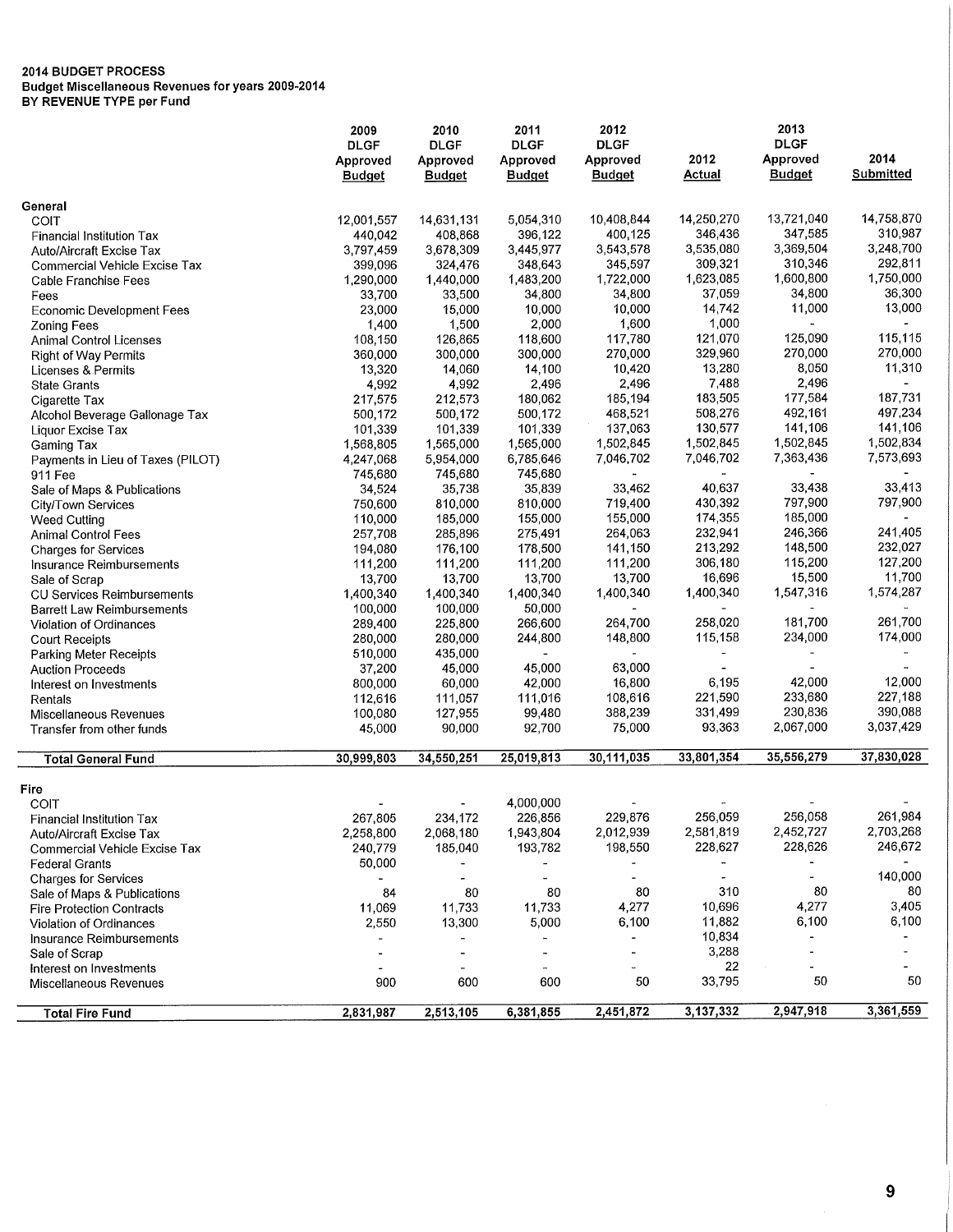**Budget Miscellaneous Revenues for years 2009-2014** 

**BY REVENUE TYPE per Fund** 

|                                                          | 2009                                     | 2010                                     | 2011                                     | 2012                                     | 2013<br><b>DLGF</b>   |                           |                   |  |
|----------------------------------------------------------|------------------------------------------|------------------------------------------|------------------------------------------|------------------------------------------|-----------------------|---------------------------|-------------------|--|
|                                                          | <b>DLGF</b><br>Approved<br><b>Budget</b> | <b>DLGF</b><br>Approved<br><b>Budget</b> | <b>DLGF</b><br>Approved<br><b>Budget</b> | <b>DLGF</b><br>Approved<br><b>Budget</b> | 2012<br><b>Actual</b> | Approved<br><b>Budget</b> | 2014<br>Submitted |  |
| <b>Parks &amp; Recreation</b>                            |                                          |                                          |                                          |                                          |                       |                           |                   |  |
| COIT                                                     | 420,000                                  | 420,000                                  | 1,420,000                                | 420,000                                  | 475,483               | 420,000                   | 420,000           |  |
| Financial Institution Tax                                | 73,122                                   | 72,062                                   | 72,532                                   | 73,596                                   | 80,918                | 80,918                    | 70,069            |  |
| Auto/Aircraft Excise Tax                                 | 625,488                                  | 643,350                                  | 626,300                                  | 646,997                                  | 819,794               | 778,804                   | 725,949           |  |
| Commercial Vehicle Excise Tax                            | 66,306                                   | 57,188                                   | 62,120                                   | 63,568                                   | 72,249                | 72,248                    | 65,974            |  |
| Park Service Fees                                        | 1,623,950                                | 1,431,950                                | 1,441,450                                | 1,466,450                                | 1,127,829             | 1,376,200                 | 1,365,500         |  |
| <b>Charges for Services</b>                              | 2,000                                    | 2,000                                    | 2,000                                    | 2,000                                    |                       |                           |                   |  |
| Licenses & Permits                                       | 23,750                                   | 24,000                                   | 24,500                                   | 24,600                                   | 22,199                | 24,875                    | 24,875            |  |
| Interest on Investments                                  |                                          |                                          |                                          |                                          | 372                   |                           |                   |  |
| Insurance Reimbursements                                 | 12,000                                   | 16,000                                   | 20,000                                   | 20,000                                   | 35,821                | 20,000                    | 20,000            |  |
| Rentals                                                  | 89,700                                   | 90,000                                   | 90,000                                   | 75,000                                   | 190,068               | 25,000                    | 37,000            |  |
| Refunds                                                  | 3,000                                    | 3,000                                    | 3,000                                    | 3,000                                    | 3,780                 | 3,000                     | 3,000             |  |
| Contributions                                            | 86,000                                   | 62,000                                   | 62,000                                   | 66,000                                   | 72,277                | 68,000                    | 74,000            |  |
| Transfer from other funds                                |                                          |                                          |                                          |                                          | 239                   |                           |                   |  |
| Miscellaneous Revenues                                   |                                          |                                          |                                          |                                          | 428                   |                           |                   |  |
| <b>Total Parks &amp; Recreation Fund</b>                 | 3,025,316                                | 2,821,550                                | 3,823,902                                | 2,861,211                                | 2,901,457             | 2,869.045                 | 2,806,367         |  |
| Redevelopment - General                                  |                                          |                                          |                                          |                                          |                       |                           |                   |  |
| <b>Financial Institution Tax</b>                         | 3,634                                    | 3,790                                    | 3,801                                    | 4,142                                    | 3,586                 | 2,915                     | 2,593             |  |
| Auto/Aircraft Excise Tax                                 | 31,360                                   | 34,093                                   | 33,063                                   | 36,680                                   | 36,591                | 28,262                    | 27,092            |  |
| Commercial Vehicle Excise Tax                            | 3,296                                    | 3,007                                    | 3,345                                    | 3,577                                    | 3,202                 | 2,603                     | 2,441             |  |
| Interest on Investments                                  |                                          |                                          |                                          |                                          | 176                   |                           |                   |  |
| Rentals                                                  | 11,400                                   | 11,400                                   | 11,400                                   | 11,400                                   | 11,400                | 11,400                    |                   |  |
| <b>Total Redevelopment Fund</b>                          | 49,690                                   | 52,290                                   | 51,609                                   | 55,799                                   | 54,955                | 45,180                    | 32,126            |  |
| <b>Sanitary Officer's Pension</b>                        |                                          |                                          |                                          |                                          |                       |                           |                   |  |
| <b>COIT</b>                                              |                                          |                                          |                                          |                                          |                       | 30,000                    |                   |  |
| Financial Institution Tax                                | 3,365                                    | 3,612                                    | 3,479                                    | 3,241                                    | 2,806                 | 2,322                     | 2,093             |  |
| <b>Auto/Aircraft Excise Tax</b>                          | 29,037                                   | 32,495                                   | 30,269                                   | 28,706                                   | 26,126                | 22,505                    | 21,864            |  |
| Commercial Vehicle Excise Tax<br>Interest on Investments | 3,052                                    | 2,866                                    | 3,062<br>$\overline{\phantom{a}}$        | 2,800<br>$\ddot{\phantom{a}}$            | 2,506<br>211          | 2,073                     | 1,971<br>÷        |  |
| <b>Total SOP Fund</b>                                    | 35,454                                   | 38,973                                   | 36,810                                   | 34,747                                   | 31,649                | 56,900                    | 25,928            |  |
|                                                          |                                          |                                          |                                          |                                          |                       |                           |                   |  |
| <b>Cumulative Capital Development Fund</b>               |                                          |                                          |                                          |                                          |                       |                           |                   |  |
| <b>Financial Institution Tax</b>                         |                                          |                                          |                                          |                                          |                       |                           | 7,598             |  |
| <b>Auto/Aircraft Excise Tax</b>                          |                                          |                                          |                                          |                                          |                       |                           | 79,376            |  |
| Commercial Vehicle Excise Tax                            |                                          |                                          |                                          |                                          |                       |                           | 7,154             |  |
| <b>Total Cumulative Capital Development Fund</b>         | $\blacksquare$                           | $\bullet$                                | $\blacksquare$                           | $\blacksquare$                           | $\blacksquare$        | $\blacksquare$            | 94,128            |  |
| <b>Domestic Violence</b>                                 |                                          |                                          |                                          |                                          |                       |                           |                   |  |
| <b>Financial Institution Tax</b>                         | 67                                       | 59                                       | 54                                       | 60                                       | 52                    | 54                        | 46                |  |
| Auto/Aircraft Excise Tax                                 | 581                                      | 533                                      | 466                                      | 532                                      | 530                   | 523                       | 475               |  |
| <b>Commercial Vehicle Excise Tax</b>                     | 61                                       | 47                                       | 47                                       | 52                                       | 47                    | 48                        | 43                |  |
| <b>Total Domestic Violence Fund</b>                      | 709                                      | 639                                      | 567                                      | 644                                      | 629                   | 625                       | 564               |  |
| <b>TOTAL PROPERTY TAX SUPPORTED FUNDS</b>                | 36,942,959                               | 39,976,808                               | 35,314,556                               | 35,515,308                               | 39,927,376            | 41,475,947                | 44,150,700        |  |
| <b>Public Safety LOIT Fund</b>                           |                                          |                                          |                                          |                                          |                       |                           |                   |  |
| <b>COIT Public Safety</b>                                |                                          |                                          |                                          |                                          |                       |                           | 4,729,415         |  |
| <b>Total Public Safety LOIT Fund</b>                     | $\blacksquare$                           | $\blacksquare$                           | $\blacksquare$                           | $\blacksquare$                           | $\blacksquare$        | $\blacksquare$            | 4,729,415         |  |
| <b>Fire Pension</b>                                      |                                          |                                          |                                          |                                          |                       |                           |                   |  |
| Cigarette Tax - Pension Relief                           | 4,150,560                                | 7,982,220                                | 7,836,940                                | 7,775,312                                | 7,094,662             | 7,735,790                 | 7,084,000         |  |
| Additional Pension Relief - Interest PDIF                | 96,000                                   |                                          |                                          |                                          |                       |                           |                   |  |
| New State Coverage                                       | 3,551,000                                |                                          |                                          |                                          |                       |                           |                   |  |
| Interest on Investments                                  |                                          |                                          |                                          |                                          | 838                   |                           |                   |  |
|                                                          |                                          |                                          |                                          |                                          |                       |                           |                   |  |
| <b>Total Fire Pension Fund</b>                           | 7,797,560                                | 7,982,220                                | 7,836,940                                | 7,775,312                                | 7,095,500             | 7,735,790                 | 7,084,000         |  |

 $\frac{1}{2}$ 

 $\overline{\mathbf{1}}$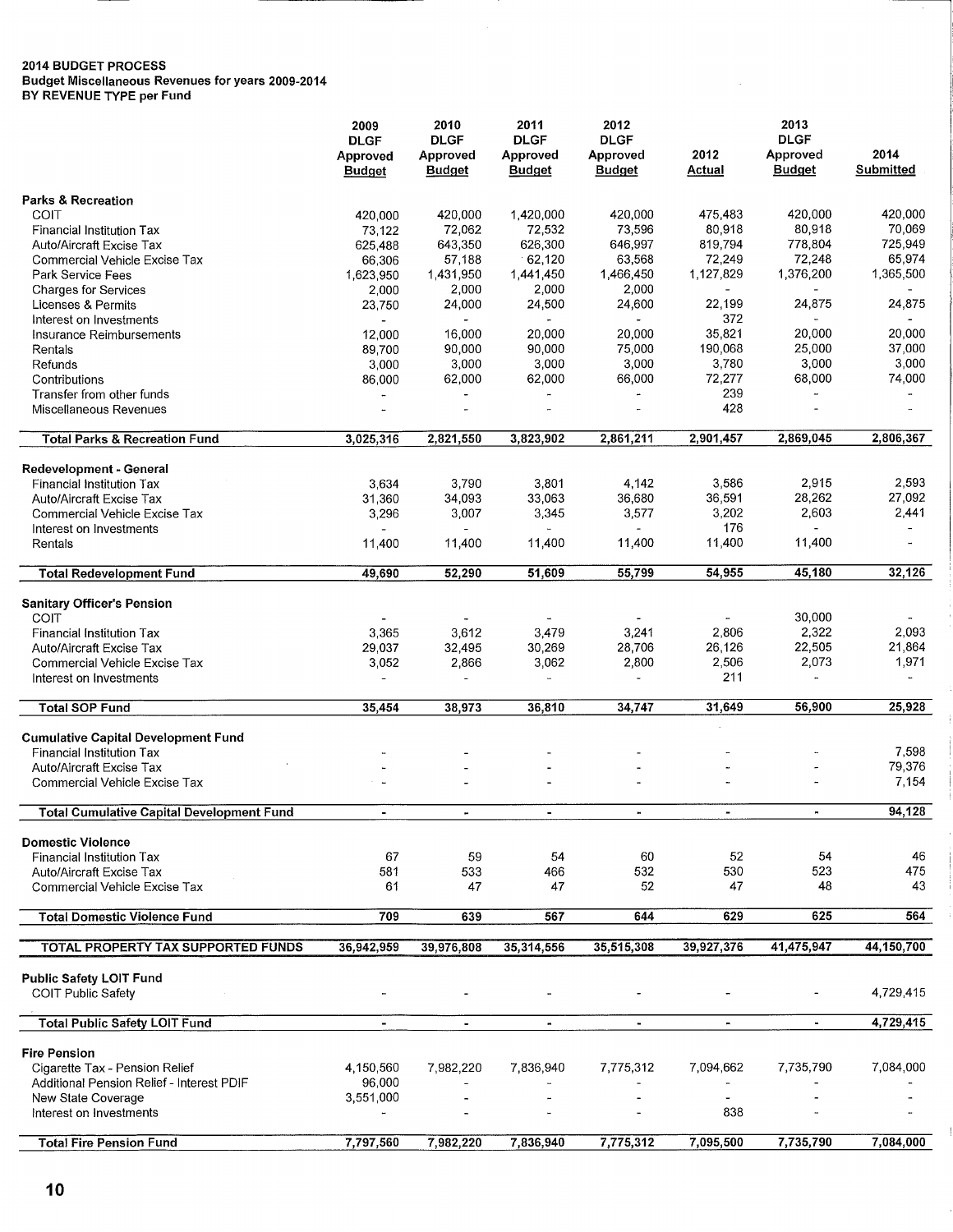**Budget Miscellaneous Revenues for years 2009-2014** 

**BY REVENUE TYPE per Fund** 

|                                           | 2009                      | 2010                      | 2011                      | 2012                      | 2013                  |                           |                   |  |
|-------------------------------------------|---------------------------|---------------------------|---------------------------|---------------------------|-----------------------|---------------------------|-------------------|--|
|                                           | <b>DLGF</b>               | <b>DLGF</b>               | <b>DLGF</b>               | <b>DLGF</b>               |                       | <b>DLGF</b>               |                   |  |
|                                           | Approved<br><b>Budget</b> | Approved<br><b>Budget</b> | Approved<br><b>Budget</b> | Approved<br><b>Budget</b> | 2012<br><b>Actual</b> | Approved<br><b>Budget</b> | 2014<br>Submitted |  |
| <b>Police Pension</b>                     |                           |                           |                           |                           |                       |                           |                   |  |
| Assessments                               | 2,813                     |                           |                           |                           | 125                   |                           |                   |  |
| Cigarette Tax - Pension Relief            | 4,496,440                 | 8,088,290                 | 8,479,820                 | 8,760,868                 | 7,788,149             | 8,972,180                 | 7,950,000         |  |
| Additional Pension Relief - Interest PDIF | 104,000                   |                           |                           |                           |                       |                           |                   |  |
| New State Coverage                        | 3,846,000                 |                           |                           |                           |                       |                           |                   |  |
| Interest on Investments                   |                           |                           |                           |                           | 1,394                 |                           |                   |  |
| Miscellaneous Revenues                    |                           |                           |                           |                           | 10,985                |                           |                   |  |
| <b>Total Police Pension Fund</b>          | 8,449,253                 | 8,088,290                 | 8,479,820                 | 8,760,868                 | 7,800,653             | 8,972,180                 | 7,950,000         |  |
| Motor Vehicle Highway                     |                           |                           |                           |                           |                       |                           |                   |  |
| <b>Wheel Tax/Surtax</b>                   | 2,091,021                 | 3,936,398                 | 4,275,898                 | 4,104,798                 | 4,566,893             | 4,244,825                 | 4,213,283         |  |
| <b>State Fuel Tax</b>                     | 6,647,341                 | 6,927,436                 | 6,881,066                 | 6,540,227                 | 6,801,331             | 6,952,542                 | 9,042,440         |  |
| City/Town Services                        | 412,000                   | 423,000                   | 423,000                   | 430,000                   | 307,081               | 232,000                   | 232,000           |  |
| Water Cut Restorations                    |                           | 260,000                   | 260,000                   | 260,000                   | 205,128               | 140,000                   |                   |  |
| <b>City Scale Receipts</b>                | 3,000                     | 3,000                     | 3,000                     | 3,000                     | 1,635                 | 3,000                     | 3,000             |  |
| Administrative Reimbursements             | 350,000                   |                           | $\overline{\phantom{a}}$  |                           |                       |                           |                   |  |
| Interest on Investments                   | 100,000                   |                           |                           |                           | 108                   |                           |                   |  |
| Insurance Reimbursements                  |                           |                           |                           |                           | 8,697                 |                           |                   |  |
| Miscellaneous Revenues                    |                           |                           |                           |                           | 22,056                |                           |                   |  |
| Transfer from other funds                 | 1,566,040                 | 1,566,040                 | 1,166,040                 | 1,566,040                 | 1,566,040             | 1,166,040                 | 966,040           |  |
| Total Motor Vehicle Highway Fund          | 11,169,402                | 13,115,874                | 13,009,004                | 12,904,065                | 13,478,969            | 12,738,407                | 14,456,763        |  |
| <b>Local Road &amp; Street</b>            |                           |                           |                           |                           |                       |                           |                   |  |
| State Fuel Tax                            | 2,628,162                 | 2,675,147                 | 2,623,906                 | 2,685,078                 | 2,611,600             | 2,681,451                 | 2,561,308         |  |
| Sale of Maps & Publications               | 130                       | 300                       | 300                       | 300                       |                       | 90                        |                   |  |
| <b>Traffic Signal Maintenance Fees</b>    | 97,560                    | 93,087                    | 93,087                    | 93,087                    | 143,598               | 127,371                   | 157,085           |  |
| Street Engineering Fees from other funds  |                           |                           | $\overline{\phantom{a}}$  | ÷.                        | 345,502               |                           |                   |  |
| Sale of Scrap                             | 10,200                    | 10,200                    | 10,200                    | 10,200                    | 13,426                | 6,056                     | 7,700             |  |
| Insurance Reimbursements                  | 96,000                    | 72,000                    | 72,000                    | 72,000                    | 80,656                | 72,179                    | 73,200            |  |
| Interest on Investments                   | $\overline{\phantom{a}}$  | ÷.                        | $\overline{\phantom{a}}$  | $\overline{a}$            | 2,887                 | 1,746                     | 1,746             |  |
| Miscellaneous Revenues                    |                           |                           |                           |                           | 2,465                 | $\overline{\phantom{a}}$  |                   |  |
| Total Local Road & Street Fund            | 2,832,052                 | 2,850,734                 | 2,799,493                 | 2,860,665                 | 3,200,134             | 2,888,893                 | 2,801,039         |  |
| <b>Cumulative Capital</b>                 |                           |                           |                           |                           |                       |                           |                   |  |
| Cigarette Tax                             | 800,275                   | 777,767                   | 657,726                   | 687,503                   | 672,853               | 649,449                   | 684,966           |  |
| Transfer from other funds (Light Lease)   | 1,415,000                 | 735,000                   |                           |                           |                       |                           |                   |  |
| Interest                                  | 12,000                    |                           |                           |                           | 669                   |                           |                   |  |
| Total Cumulative Capital Fund             | 2,227,275                 | 1,512,767                 | 657,726                   | 687,503                   | 673,522               | 649,449                   | 684,966           |  |
|                                           |                           |                           |                           |                           |                       |                           |                   |  |
| <b>Parking Control</b>                    |                           |                           |                           |                           |                       |                           |                   |  |
| <b>Parking Meter Collections</b>          | 185,000                   | 200,000                   | 218,000                   | 173,000                   | 200,407               | 364,000                   | 300,000           |  |
| <b>Bagged Meter Collections</b>           | 2,100                     | 2,200                     | 1,500                     | 2,350                     | 3,822                 | 4,400                     | 3,000             |  |
| Insurance Reimbursements                  | $\overline{\phantom{a}}$  |                           | $\Box$                    | u.                        | 441                   | $\omega$                  |                   |  |
| Parking Violations                        |                           | $\blacksquare$            | 325,000                   | 271,000                   | 201,913               | 486,000                   | 400,000           |  |
| Violation of Ordinances                   |                           |                           | $\blacksquare$            |                           | 839                   | $\ddot{\phantom{1}}$      |                   |  |
| <b>Total Parking Control Fund</b>         | 187,100                   | 202,200                   | 544,500                   | 446,350                   | 407,422               | 854,400                   | 703,000           |  |
| Cable                                     |                           |                           |                           |                           |                       |                           |                   |  |
| Cable Franchise Fees                      | 860,000                   | 960,000                   | 988,800                   | 1,148,000                 | 1,082,056             | 1,067,200                 | 1,068,000         |  |
| Interest on Investments                   | 3,000                     |                           | ÷,                        |                           | 544                   |                           |                   |  |
| <b>Total Cable Fund</b>                   | 863,000                   | 960,000                   | 988,800                   | 1,148,000                 | 1,082,600             | 1,067,200                 | 1,068,000         |  |

 $\mathcal{A}^{\mathcal{A}}$